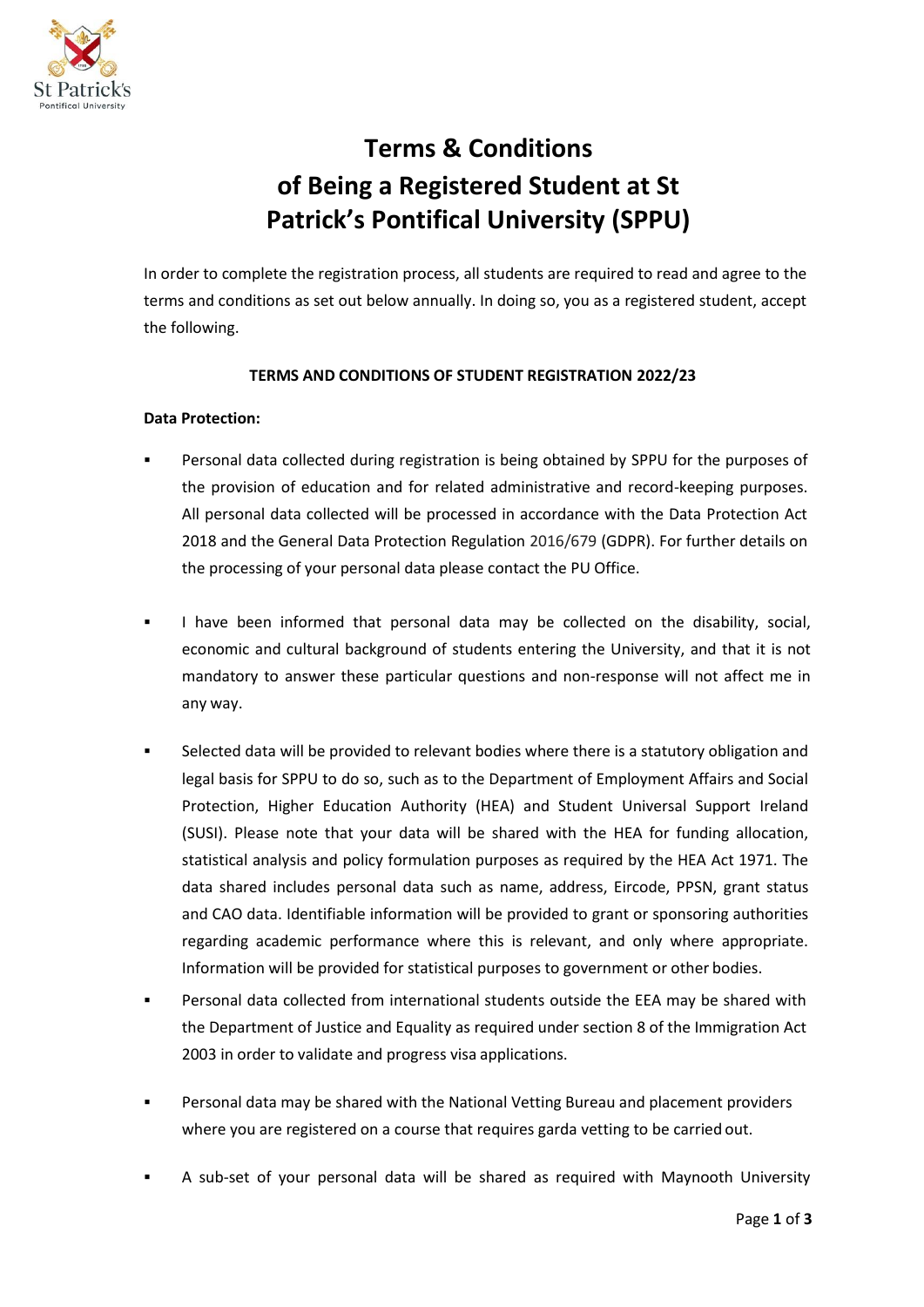

services including the Health Centre as one of the primary student support services on campus.

- A sub-set of your personal and academic data will be shared as required with Maynooth University for student registered on MU joint programmes or shared modules.
- It may be necessary to disclose to parents or guardians claiming benefit in respect of their children (e.g., child benefit or child dependent allowance) the registration status of the student concerned, as required under section 238/1 of S.I. No. 142/2007 - Social Welfare (Consolidated Claims, Payments and Control) Regulations 2007.
- Student name, address, course(s) of study and other relevant information will be retained indefinitely and may be made available to the SPPU Alumni.
- Personal data will be processed by SPPU in accordance with the Data Protection Act 2018.

# **Hybrid Teaching and Learning in light of COVID-19**

- I understand that the intention of the University is that in so far as is possible, and in line with Government public health advice, the University will aim to deliver face to face teaching as far as is possible. Where it is not possible to facilitate face to face learning, due to social distancing requirements and public health advice, a hybrid approach will be taken to providing teaching and learning. This will be facilitated through online lectures, tutorials, assessments etc.
- I understand that due to the current Covid-19 pandemic the University may implement a hybrid approach to teaching and learning and will utilise approved and supported software solutions for the purposes of online teaching, learning, assessments and orientation.
- I understand that the University reserves the right to amend academic delivery methods, assessment methods and the academic timetable (for teaching or assessments) for any reason and at any stage during the academic year.
- I understand that in light of public health guidance graduation ceremonies may need to be held virtually.
- I understand and agree that I will be required to follow government and SPPU guidelines and advice related to reducing the spread of COVID-19. I understand that students will be required to adhere to social distancing requirements in accordance with public health guidance and may be required to wear face coverings (or other personal protective equipment) as required.
- Page **2** of **3** The health and safety of our students and staff is our priority. Accordingly, all teaching and